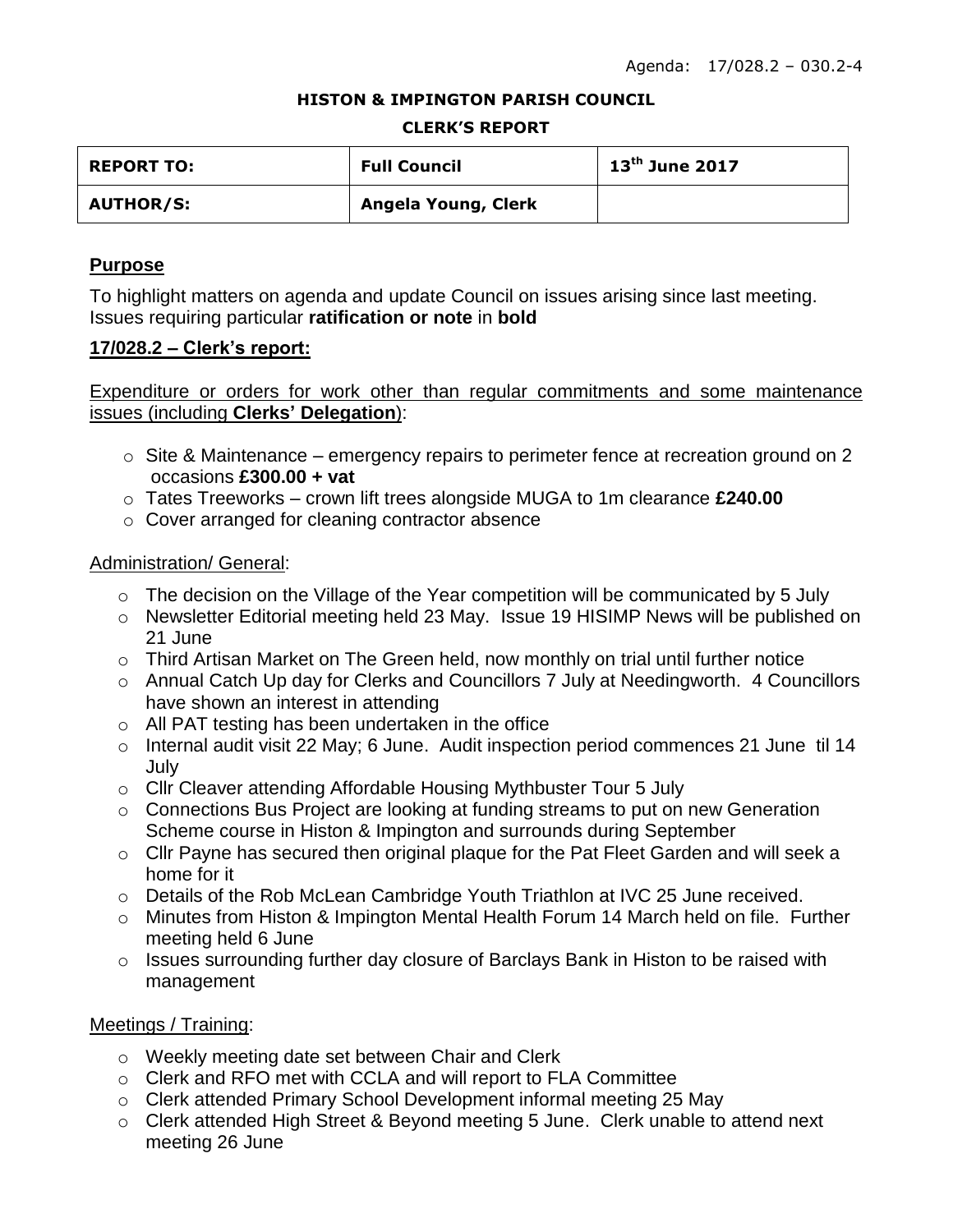- o Jean Newman attended Cambs County Council Personal Independence Payments session 12 June
- $\circ$  Clerk attended Health & Wellbeing Working Party 12 June. Clerk unable to attend next meeting 26 June
- o Clerk accompanied Cllr Ing to 3 hour legal meeting re Community Park Project Heads of Terms and Conditional Sale Agreement (Milton Road) 13 June
- o Cllr Farrell attended Police Liaison Panel 13 June
- $\circ$  Asst Clerk attending SLCC training on Emergency Planning 16 June
- o Cllr Jenkins attending Neighbourhood Planning networking meeting 20 June
- o Cllr Payne attending SCDC Cabinet and Parish Liaison meeting 27 June
- o Clerk to accompany Cllr Davies to fact finding meeting with Cottenham PC 3 July
- o Legal Training session now to be held **Thursday 27 July for all Councillors and staff** in Community Room from 7 p.m. – Data Protection, General Power of Competence, Freedom of Information. **Please advise if unable to attend**.
- o CAPALC Councillor training courses. Cllrs Farrell, Nudds, Perry and Jocelyn booked in

# Staff matters and holiday/TOIL dates:

- o AY now routinely takes Wednesday as day off. LM continues to take Fridays. Both are subject to change if diary/workload dictates
- o **Please note clerk holiday dates in your diary if you are affected**
- $\circ$  CO normally now in parish office Tuesday Friday, with more limited hours Monday.
- o AY annual leave: w/c 26 June
- o LM annual leave: w/c 17 July
- o CO annual leave: 7 & 10 July
- o SC annual leave: 27 June
- $\circ$  TS annual leave: w/c 10 July
- o AH annual leave: 14-15 July
- o **Office closed** Wednesday 14 June p.m; Friday 16 June; Friday 7 July
- o **Please let Clerk know your holiday dates** as this aids arrangements in the Council diary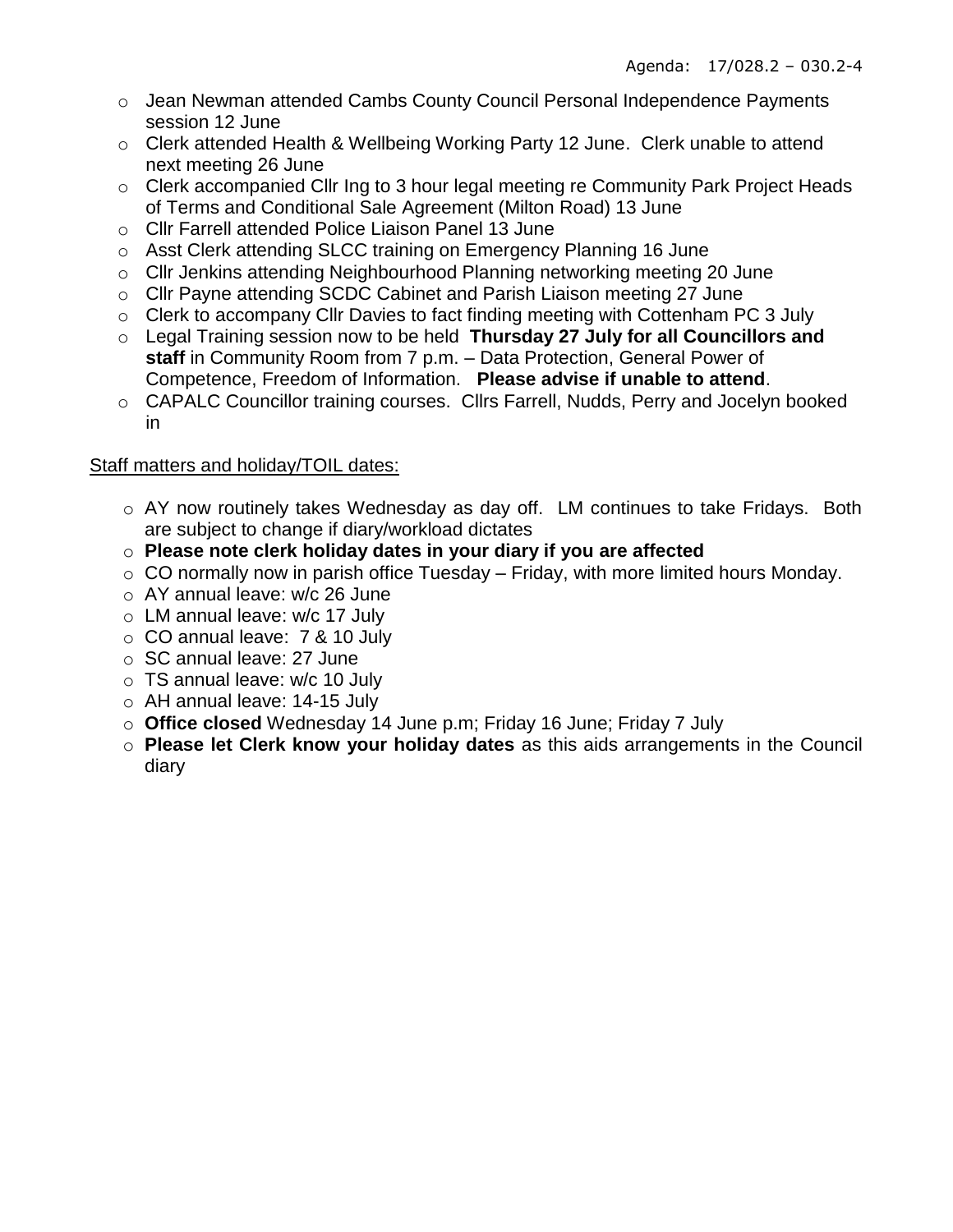### **HISTON & IMPINGTON PARISH COUNCIL**

### **FINANCE REPORT**

| <b>REPORT TO:</b> | <b>Full Council</b>                   | <b>13 June 2017</b> |
|-------------------|---------------------------------------|---------------------|
| <b>AUTHOR/S:</b>  | Lynda Marsh, Office<br><b>Manager</b> |                     |

# **Purpose**

To list accounts paid by delegated approval, and payment of outstanding accounts  $\circ$  Accounts paid by delegated approval – to note only:

| $1.000$ $0.100$ $0.01$ | $\alpha$                                               |            |       |          |
|------------------------|--------------------------------------------------------|------------|-------|----------|
| <b>Expenses paid</b>   |                                                        |            |       |          |
| by DDR                 |                                                        |            |       |          |
| <b>Beneficiary</b>     | Description                                            | <b>Net</b> | Vat   | Gross    |
| <b>PWLB</b>            | Freehold Loan – payment 24 of 50                       | 2,719.69   |       | 2,719.69 |
| London Fuel Ltd        | Unleaded fuel                                          | 27.79      | 5.56  | 33.35    |
| Barclaycard            | Paint for graffiti project, anti-climb paint and signs | 109.83     | 16.65 | 126.48   |
| Copy IT (Sharp)        | Copier reading                                         | 51.51      | 10.30 | 61.81    |
| <b>British Gas</b>     | Gas account                                            | 22.93      | 1.15  | 24.08    |
| <b>Total</b>           |                                                        | 2,931.75   | 33.66 | 2,965.41 |

| <b>Expenses paid</b><br>by BACS/<br><b>Cheque</b> |                            |            |        |          |
|---------------------------------------------------|----------------------------|------------|--------|----------|
| <b>Beneficiary</b>                                | Description                | <b>Net</b> | Vat    | Gross    |
| <b>Buchans</b>                                    | Grasscutting-April         | 2,525.90   | 505.17 | 3,031.07 |
| Landscapes                                        |                            |            |        |          |
| <b>ESPO</b>                                       | Office supplies            | 26.33      | 5.27   | 31.60    |
| <b>H&amp;I Feast</b>                              | Feast Festival - pitch fee | 40.00      |        | 40.00    |
| <b>Total</b>                                      |                            | 2,592.23   | 510.44 | 3,102.67 |

# **Accounts for approval:**

| <b>Expenses paid by</b>      |                                                                  |        |       |        |
|------------------------------|------------------------------------------------------------------|--------|-------|--------|
| <b>BACS</b>                  |                                                                  |        |       |        |
| <b>Beneficiary</b>           | Description                                                      | Net    | Vat   | Gross  |
| Cambridge City Cnl           | Room Hire - Kings Meadow meeting                                 | 9.65   |       | 9.65   |
| <b>IVC</b>                   | Mini Bus charges - mileage re youth club trip -                  | 24.00  |       | 24.00  |
|                              | late receipt of invoice forwarded from Youth                     |        |       |        |
|                              | Worker 15.5.17                                                   |        |       |        |
| Roger Hovells                | Office cleaning                                                  | 30.00  |       | 30.00  |
| <b>Ridgeons Ltd</b>          | Materials for Graffiti project (S106- Public Art)                | 37.87  | 7.58  | 45.45  |
| <b>Travis Perkins Ltd</b>    | Materials for Pump renovation, sealant                           | 55.69  | 11.14 | 66.83  |
| Pest Busters Ltd             | Quarterly charge                                                 | 70.00  | 14.00 | 84.00  |
| <b>Berrycroft Stores Ltd</b> | <b>Fertilisers</b>                                               | 91.00  | 18.20 | 109.20 |
| <b>CSA</b>                   | Wash room supplies                                               | 102.87 | 20.57 | 123.44 |
| Visual Grafix                | Facilitate graffiti 'drop-in' session (S106 Public<br>Art)       | 200.00 |       | 200.00 |
| Play Inspection Co           | Annual play area inspections x 3                                 | 195.00 | 39.00 | 234.00 |
| P A Collacott & Co.          | Attend to socket on Village Green & floodlight on                | 269.36 | 53.87 | 323.23 |
|                              | MUGA                                                             |        |       |        |
| <b>ESPO</b>                  | Pavilion, office supplies; filing cabinets (FOR to<br>reimburse) | 314.82 | 62.96 | 377.78 |
| <b>Michael Scott</b>         | Professional services - MUGA refurbishment<br>(balance)          | 325.00 | 65.00 | 390.00 |